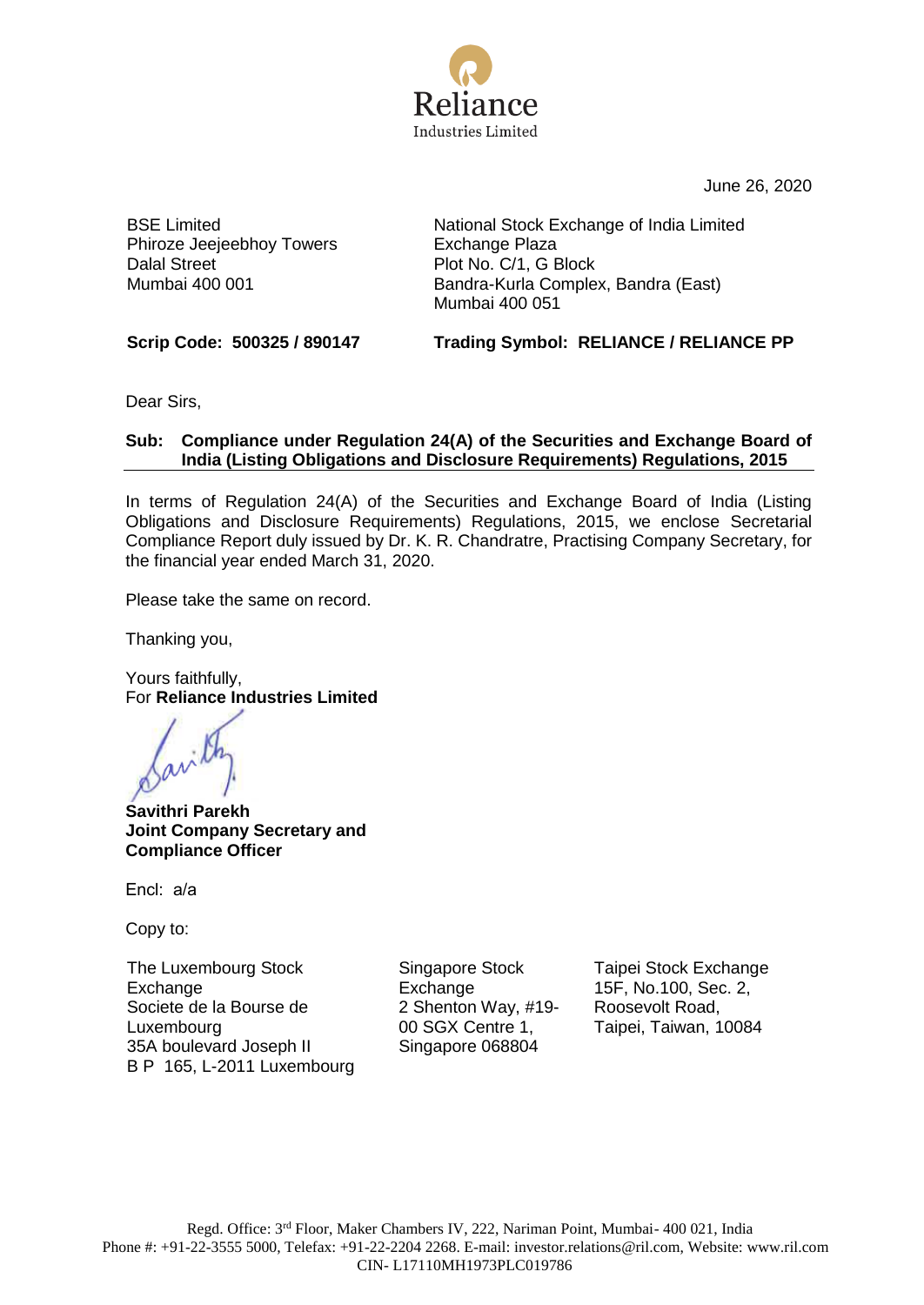## **DR. K. R. CHANDRATRE** *\**

\_\_\_\_\_\_\_\_\_\_\_\_ *FCS, M Com, LL B, Ph D*

**PRACTISING COMPANY SECRETARY 'Purtata', 15, Milan Co-op. Housing Society, Mayur Colony, Kothrud, Pune - 411 038 Telephones - Office: 9307670759, Mobile: 9881235586** Email- krchandratre@gmail.com: krchandratreoffice@gmail.com **Website:** [www.drkrchandratre.net](http://www.drkrchandratre.net)

## **SECRETARIAL COMPLIANCE REPORT OF RELIANCE INDUSTRIES LIMITED**

## **for the year ended 31 March, 2020.**

I have examined:

Chan

- (a) all the documents and records made available to us and explanation provided by Reliance Industries Limited ("the listed entity"),
- $(b)$  the filings/ submissions made by the listed entity to the stock exchanges,
	- (c) website of the listed entity,
	- (d) any other document/ filing, as may be relevant, which has been relied upon to make this certification,

for the year ended 31 March, 2020 ("Review Period") in respect of compliance with the provisions of:

- (a) the Securities and Exchange Board of India Act, 1992 ("SEBI Act") and the Regulations, circulars, guidelines issued thereunder; and
- (b) the Securities Contracts (Regulation) Act, 1956 ("SCRA"), rules made thereunder and the Regulations, circulars, guidelines issued thereunder by the Securities and Exchange Board of India ("SEBI");

The specific Regulations, whose provisions and the circulars / guidelines issued thereunder, have been examined, include:-

- (a) Securities and Exchange Board of India (Listing Obligations and Disclosure Requirements) Regulations, 2015;
- (b) Securities and Exchange Board of India (Issue of Capital and Disclosure Requirements) Regulations, 2018;
- (c) Securities and Exchange Board of India (Substantial Acquisition of Shares and Takeovers) Regulations, 2011;
- (d) Securities and Exchange Board of India (Buyback of Securities) Regulations, 2018 (Not applicable to the Company during the Review Period);